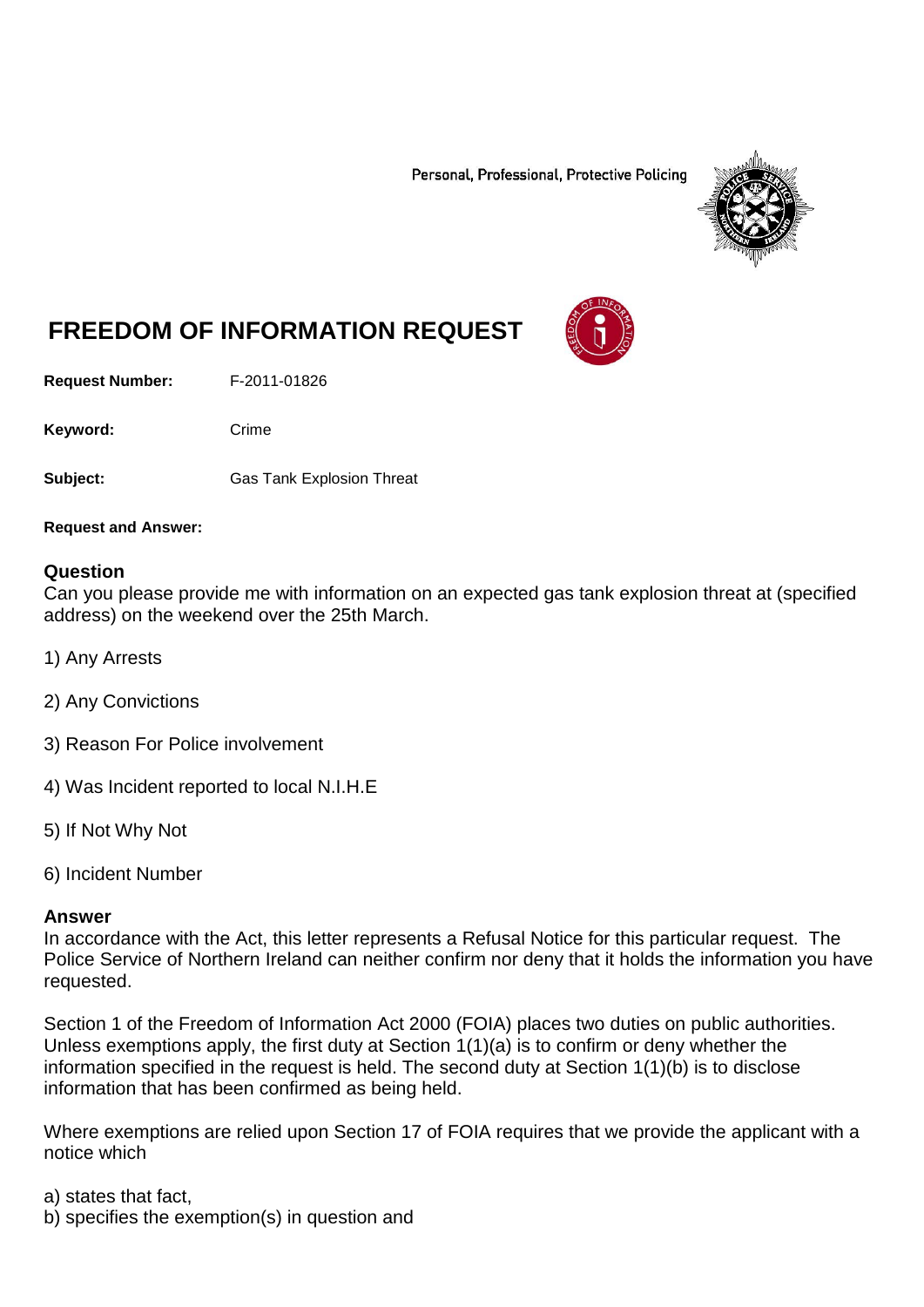c) states (if that would not otherwise be apparent) why the exemption applies.

The Police Service of Northern Ireland (PSNI) can Neither Confirm Nor Deny that it holds the information relevant to your request as the duty in Section 1(1)(a) of the Freedom of Information Act 2000 does not apply by virtue of the following exemptions:

Section 30 (3) – Investigations and Proceedings conducted by Public Authorities Section 40 (5) – Personal Information

**Section 30** is a class based and qualified exemption. This means that it is not necessary to consider the harm in confirming or denying the existence of the requested information but it is necessary to consider the public interest. If the information were held it must fit into the class of information covered by this exemption. If the information were held it would be held for the purposes of investigation to determine whether an offence has been committed and therefore clearly falls within the class of information provided by this exemption.

Although **Section 40** is an absolute class-based exemption, a Public Interest Test is required for the purposes of NCND. The release of information under Freedom of Information Act is a release into the public domain, and not just to an individual. To confirm that the PSNI hold the requested information would in fact amount to a release into the public domain, of personal information about individuals involved who live at this address and individuals who may have been involved in the incident. The individuals would have no expectation that these details would be released into the public domain, therefore their data protection rights would be breached by release.

## **Public Interest Test**

### Factors Favouring Confirmation or Denial – Section 30

Confirming the existence of information would show that the PSNI conducted an investigation, which the public would expect.

#### Factors Against Confirmation or Denial – Section 30

Confirming or denying the existence of the requested information in relation to this alleged incident could hinder the prevention and detection of crime, as an investigation or the outcome of any subsequent proceedings could be compromised.

#### Factors Favouring Confirmation or Denial – Section 40

Confirming or denying whether the PSNI hold this information would aid accountability in that the Public could see what action is or is not taken by police when an incident such as this is reported to the police service.

#### Factors Against Confirmation or Denial – Section 40

Confirming or denying the existence of the requested information would contravene the first principle of the Data Protection Act which states that personal data shall be processed fairly and lawfully and that a public authority must handle people's personal data only in ways that they would reasonably expect. The breach of any individual's data protection rights would be caused by confirmation or denial. This is so whether or not the information is held.

#### **Decision**

Confirmation or denial of whether the PSNI hold information of this nature would amount to a release of information either on this occasion or on other occasions where a similar request is made. Whilst there is a public interest in the transparency of how the police deal with incidents and providing assurance that the PSNI is appropriately and effectively dealing with reports from the public, there is